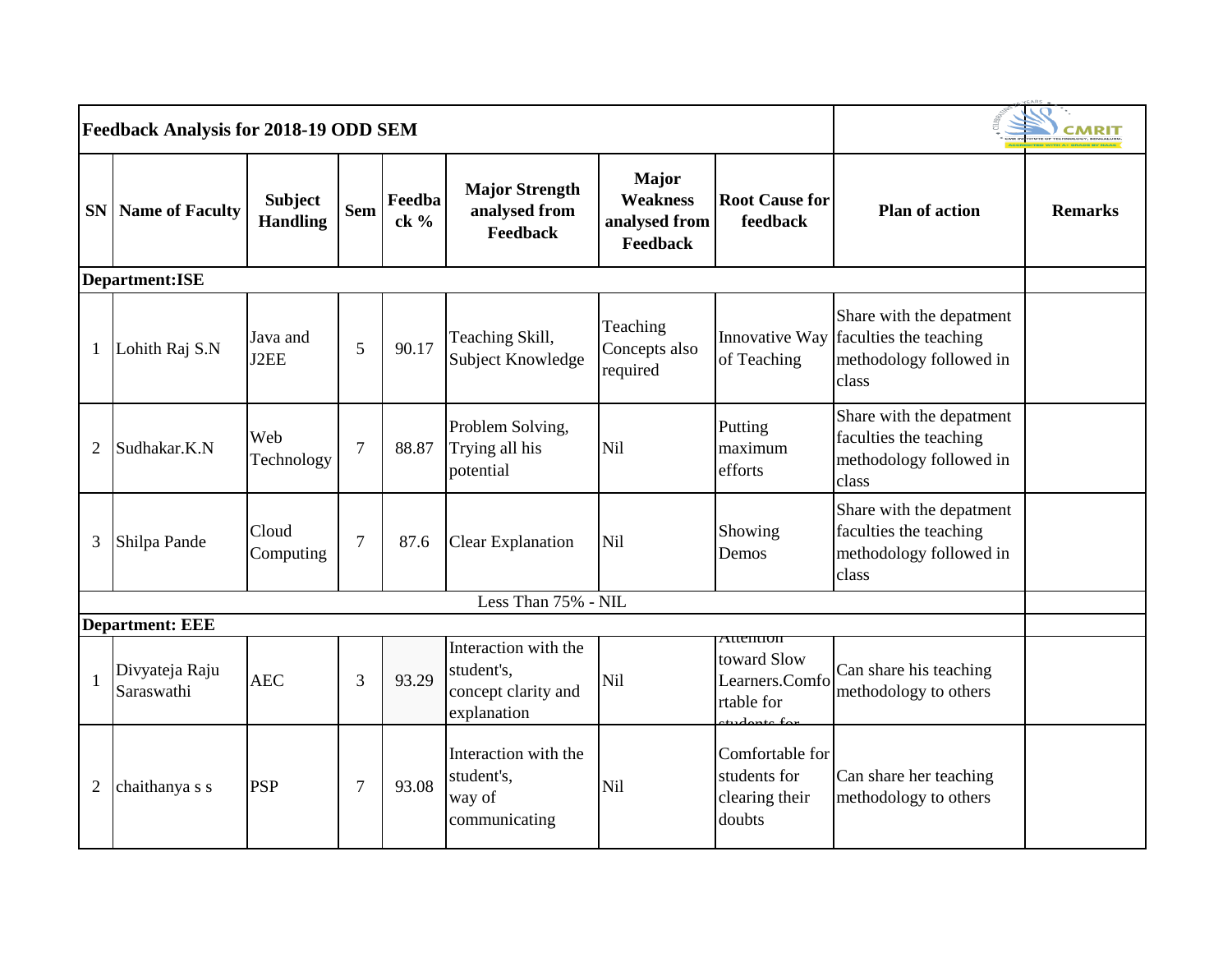| 3              | <b>SHAREN</b>             | <b>PSP</b> | $\overline{7}$ | 92.97 | keeping the class<br>lively always,<br>Method of teaching | Nil                                                                             | Comfortable for<br>students for<br>clearing their<br>doubts               | Can share her teaching<br>methodology to others                                                                                           |  |
|----------------|---------------------------|------------|----------------|-------|-----------------------------------------------------------|---------------------------------------------------------------------------------|---------------------------------------------------------------------------|-------------------------------------------------------------------------------------------------------------------------------------------|--|
| 4              | Sanitha Michail C PSA     |            | $\overline{7}$ | 92.63 | Good teaching<br>experience,<br>Audiblity                 | Nil                                                                             | Excellent<br>Method of<br>teaching                                        | Can share her teaching<br>methodology to others                                                                                           |  |
| 5              | <b>RESHMA</b>             | <b>TC</b>  | $\overline{7}$ | 74.29 | way of<br>communicating                                   | Not to get<br>confused                                                          | <b>Nervous</b>                                                            | Should be more confident,<br>Topics are explained a<br>little slowly                                                                      |  |
| 6              | Ramesh P                  | E&C        | 5              | 73.71 | Good teaching,<br>good subject<br>knowledge               | More<br>interaction is<br>required,<br>Communication required,<br>skills        | More<br>interaction is                                                    | He has to work out on the<br>methods to improve his<br>explanation concepts.                                                              |  |
| $\overline{7}$ | <b>PRIYANKA</b>           | <b>EEM</b> | 3              | 69.28 | <b>Explanation</b> of<br>concept,                         | To teach slowly prerequisites<br>can show more<br>attention to<br>slow learners | Should teach<br>because not<br>everyone don't<br>know previous<br>things. | Should put hard efforts to<br>make them<br>understand.Can discuss<br>with other staff members<br>who have handled the<br>subject already. |  |
| 8              | NITHIYANANT<br><b>HAN</b> | <b>UEP</b> | $\overline{7}$ | 64    | knowledgeable                                             | Need to<br>improve<br>teaching<br>methdology                                    | Need to<br>implement<br>some intresting<br>teaching<br>methodology        | Can discuss with others                                                                                                                   |  |
|                | <b>Department:MECH</b>    |            |                |       |                                                           |                                                                                 |                                                                           |                                                                                                                                           |  |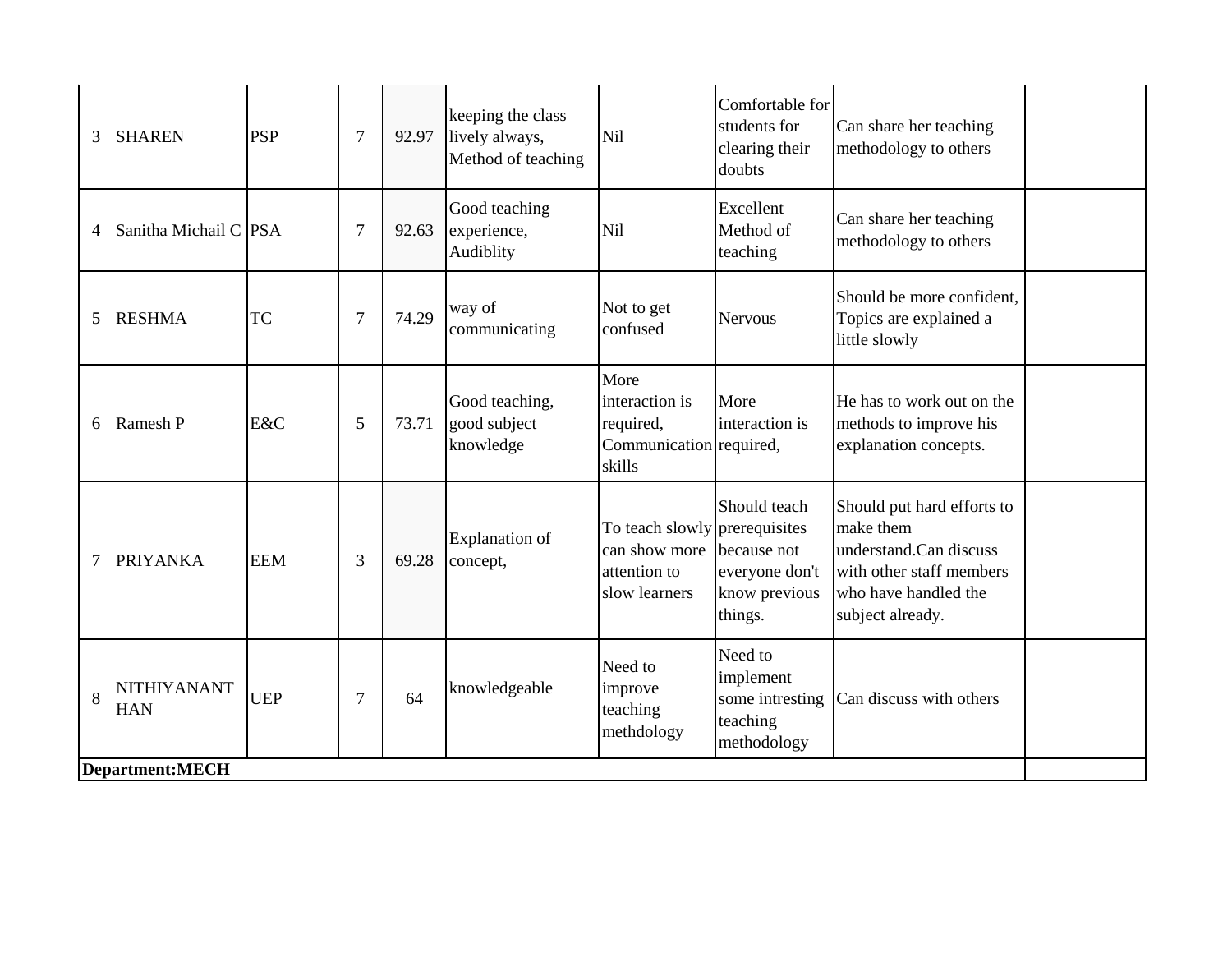|                | <b>VINAY MN</b>                     | <b>MOM</b>        | $\overline{3}$ | 92.67 | Makes things simple;<br>Explains in detail;<br>Interactive; Advisor;<br>Explains current<br>trends and gives<br>information other<br>than the subject;<br>Good notes. | Need to be<br>more audible                                                                                    | Concepts made<br>simple                    | Explore possibility of<br>installing an audio system<br>in the class rooms                                                                                        |  |
|----------------|-------------------------------------|-------------------|----------------|-------|-----------------------------------------------------------------------------------------------------------------------------------------------------------------------|---------------------------------------------------------------------------------------------------------------|--------------------------------------------|-------------------------------------------------------------------------------------------------------------------------------------------------------------------|--|
| $\overline{2}$ | <b>JOSEPH SAJAN</b>                 | <b>TM</b>         | 5              | 90    | Good explanation;<br>Friendly;<br>Approachable; Good<br>interaction in the<br>class                                                                                   | Nothing as such<br>from students                                                                              | Approachable                               | Nothing as such                                                                                                                                                   |  |
| 3              | <b>CHANDAN K R</b>                  | Mechatroni<br>CS. |                | 73.66 | Clarity in concepts                                                                                                                                                   | Slow progress<br>in completion<br>of syllabus                                                                 | Approachable                               | Speed-up coverage of<br>course                                                                                                                                    |  |
|                | Department: CIVIL<br>Narendra Kumar | <b>BMT</b> Lab    | $\mathbf{m}$   | 68.96 | Feaulty is handling<br>for another lab<br>session as well<br>where he has got<br>more than 80%<br>feedback                                                            | His speech is<br>the major<br>complaint.<br>Application<br>oriented<br>teaching needs<br>to be<br>inculcated. | been asked to<br>improve upon<br>the same. | Will observe his<br>The faculty has improvement over this<br>semester. Personally I will<br>go and sit in his lab and<br>see whether the comments<br>are genuine. |  |
|                | Department:CSE                      |                   |                |       |                                                                                                                                                                       |                                                                                                               |                                            |                                                                                                                                                                   |  |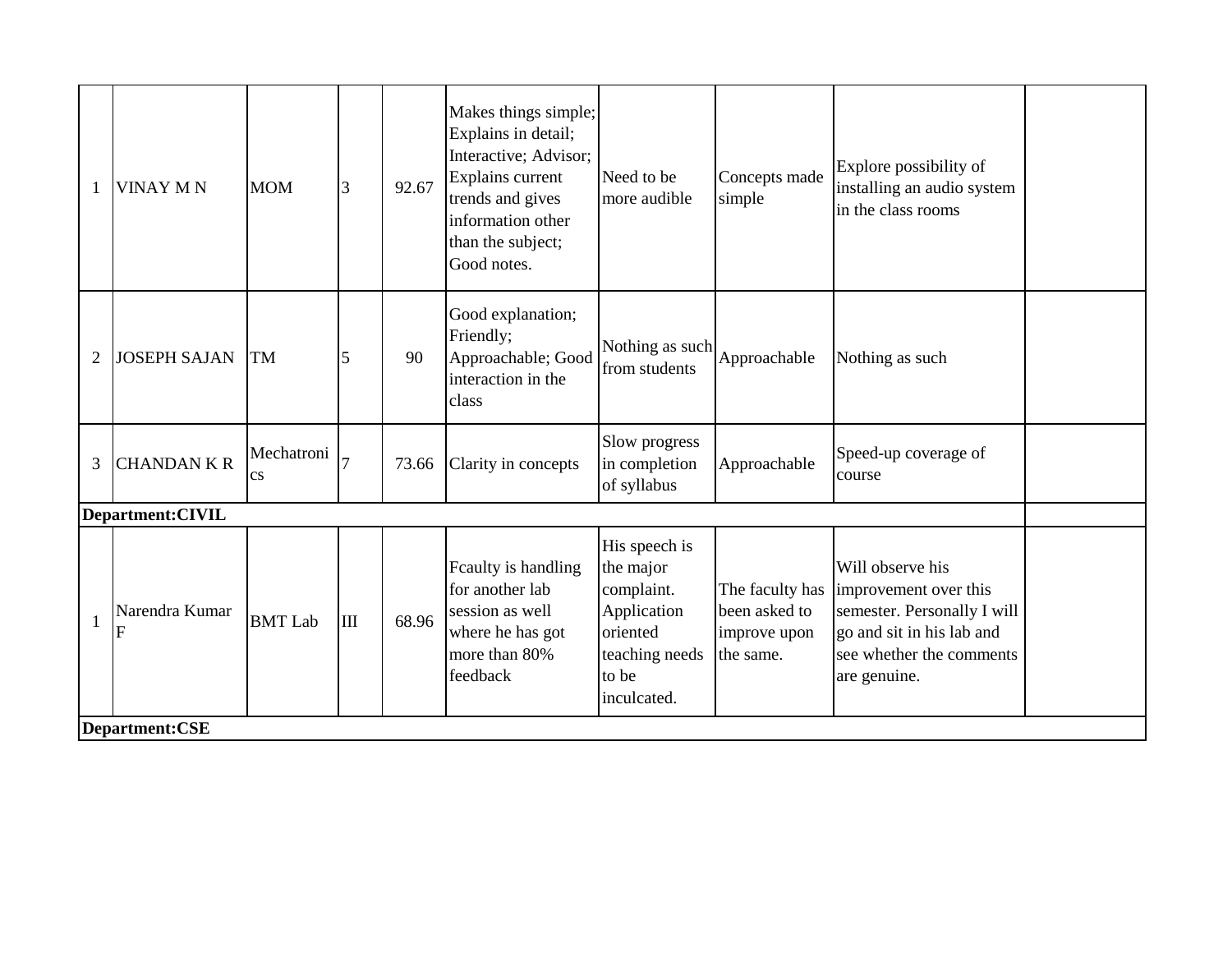| 1 | <b>Kartheek GCR</b>   | <b>DBMS</b>                           | 5   | 92.31 | Clear explanation of Nothing<br>concepts                                           | specific                              | Discussing<br>application of<br>each concept                                                                 | Relating the concepts to<br>industry application                   | Puts good effors<br>for effective<br>delivery of<br>concepts                                                       |
|---|-----------------------|---------------------------------------|-----|-------|------------------------------------------------------------------------------------|---------------------------------------|--------------------------------------------------------------------------------------------------------------|--------------------------------------------------------------------|--------------------------------------------------------------------------------------------------------------------|
|   | $2$ Gopika D          | <b>CO</b>                             | 3   | 91.43 | Good subject<br>knowledge.<br>Excellent<br>communication skills                    | Nothing<br>specific                   | Real time<br>examples.<br>Ontime<br>completion of<br>syllabus                                                | Giving realtime examples<br>and using creative<br>teaching methods | Very good<br>teacher. She<br>teaches very<br>well. Puts good<br>effors for<br>effective<br>delivery of<br>concepts |
| 3 | Apurva Kulkarni J SEC |                                       |     | 90.97 | Clear explanation of Nothing<br>concepts                                           | specific                              | Real time<br>examples.                                                                                       | Discussing application of<br>each concept                          | Puts good effors<br>for effective<br>delivery of<br>concepts                                                       |
|   | Department:ECE        |                                       |     |       |                                                                                    |                                       |                                                                                                              |                                                                    |                                                                                                                    |
| 1 | Harsha.B.K            | <b>ITC</b>                            | 5th | 94.57 | Interactive<br>Teaching.Simplies<br>topics, so that<br>everyone can<br>understand. | Nil                                   | <b>Attention</b><br>toward Slow<br>Learners.Comfo<br>rtable for<br>students for<br>clearing their<br>doubts. | Can share his teaching<br>methodology to others                    |                                                                                                                    |
|   | 2 Vijayalaxmi.A       | <b>MSP 430</b><br>Microcontr<br>oller | 5th | 93.57 | <b>Explanation</b> of<br>concepts.Interactive.                                     | More examples<br>should be<br>solved. | Communication<br>and<br>Involvement<br>with the<br>students.                                                 | Can relate some programs<br>with the theory concepts.              |                                                                                                                    |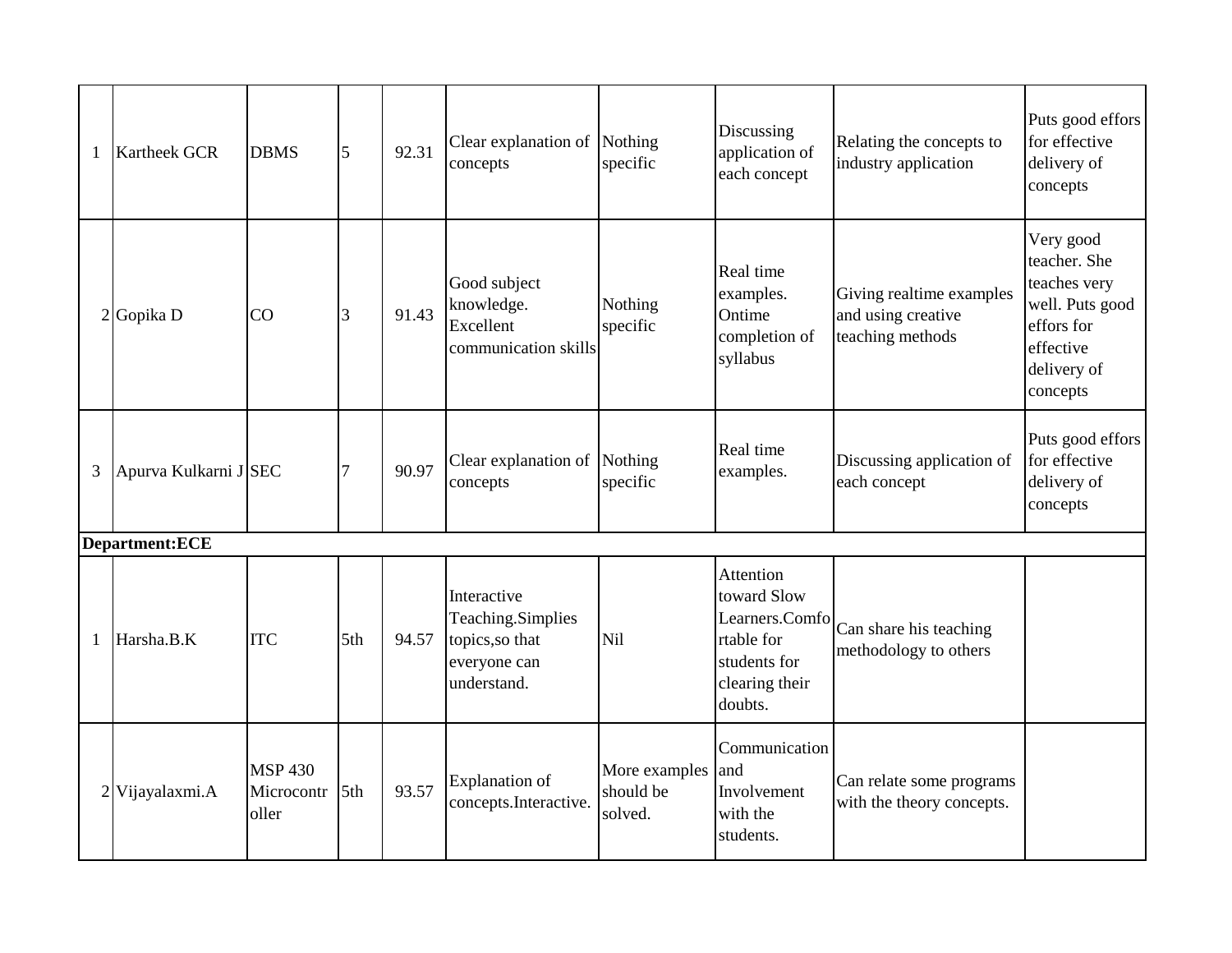| 3              | Pappa.M         | <b>MMC</b> | 7th             | 92.57 | <b>Explanation, Knowle</b><br>dge about the<br>subject.                                    | Nil                                                                                             | Understanding<br>and care.                                         | <b>NA</b>                                                                                                                                 |  |
|----------------|-----------------|------------|-----------------|-------|--------------------------------------------------------------------------------------------|-------------------------------------------------------------------------------------------------|--------------------------------------------------------------------|-------------------------------------------------------------------------------------------------------------------------------------------|--|
|                | 4 Rashmi.K.V    | <b>DIP</b> | 7th             | 91.62 | Interactive teaching<br>and explanation of<br>the concepts.                                | Nil                                                                                             | Hard efforts<br>towards slow<br>learners.                          | Can share her teaching<br>methodology to others                                                                                           |  |
| 5              | Eisha Akansha   | <b>IOT</b> | 7th             | 91.5  | Punctuality.Innovati<br>ve way of teaching.                                                | Nil                                                                                             | Clarity of<br>thought, attentio<br>n paid towards<br>slow learners |                                                                                                                                           |  |
|                | 6 Sutapa Sarkar | <b>EEM</b> | 3rd             | 91.44 | Method of<br>explanation.Amazing Nil<br>Teaching skills.                                   |                                                                                                 | Good command<br>1n<br>ard work                                     | Can share her teaching<br>subject. Notes. H methodology to others                                                                         |  |
| $\overline{7}$ | Chetan.H        | <b>DIP</b> | 7th             |       | should improve<br>involvement in<br>73.71 teaching. Linking<br>subject to<br>examinations. | Should also<br>concentrate<br>from the exam<br>point of view.                                   | Should be<br>approachable<br>by the students.                      |                                                                                                                                           |  |
|                | 8 Mahesh.S.Gour | <b>OS</b>  | 5 <sup>th</sup> |       | Should give detailed<br>73.62 explanation. Use<br>black board more.                        | <b>Explanation</b> of<br>concepts<br>.Examination<br>model<br>questions<br>should be<br>solved. | First time<br>handling this<br>subject.                            | Should put hard efforts to<br>make them<br>understand.Can discuss<br>with other staff members<br>who have handled the<br>subject already. |  |